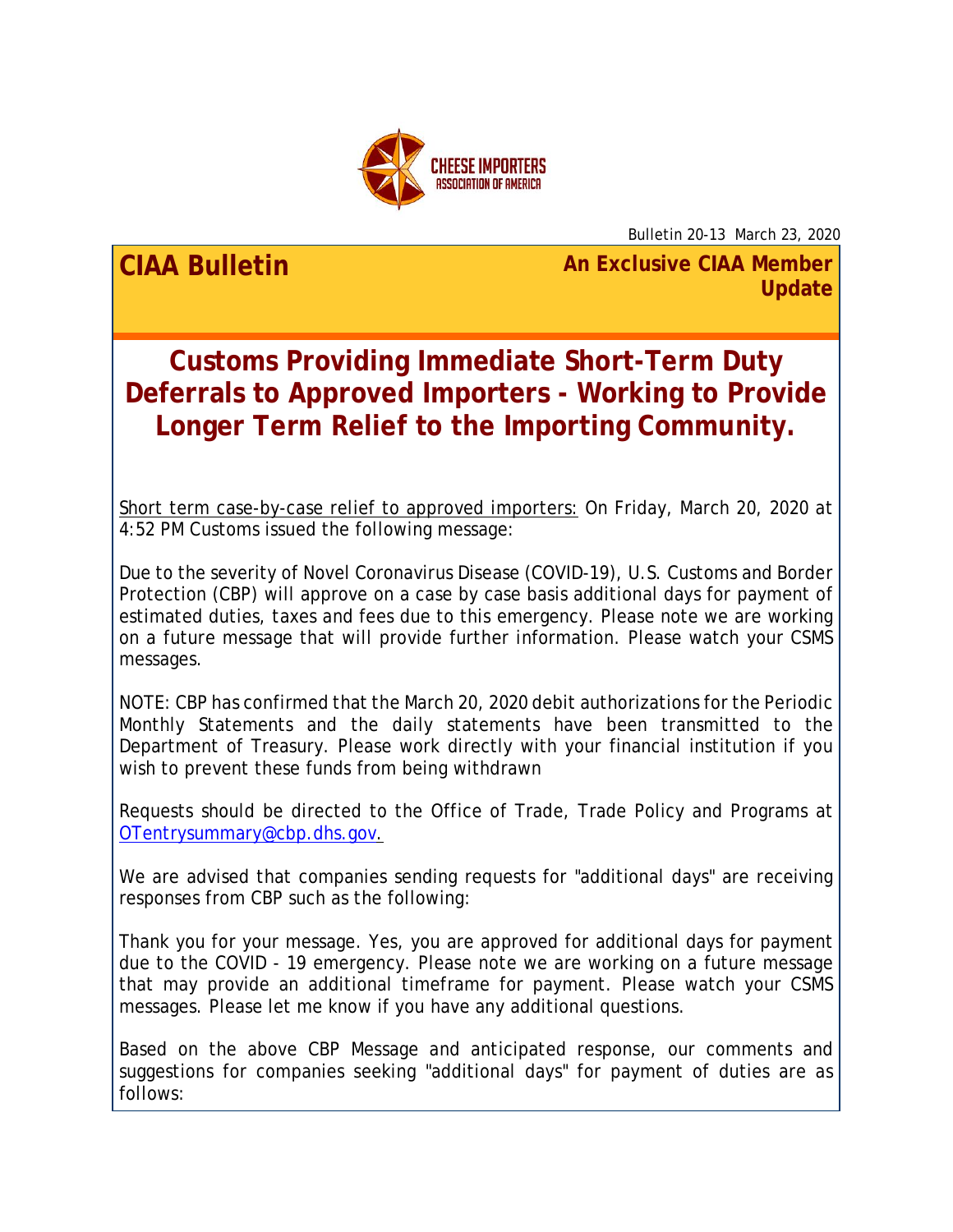- CBP does not specify the number of "additional days" in its Message or the response; however, we are advised that for the time being Customs is granting an additional 10 days to specifically approved companies.
- The Message does not specify the information to be provided in the request. At a minimum, companies requesting additional days for payment of duties, taxes and fees owing should include the exact company name and their Importer of Record (IOR) number with the request. Additionally, it may be prudent to include a brief statement specifying the company's need for the additional time requested and the harm that the company is currently facing.
- The CBP Message advises companies granted additional days to "work directly with your financial institution." Even if CBP grants the additional days requested, Customs at this time does not have the ability to stop its automated system from requesting the transfer of funds (duties, fees, taxes) from designated bank accounts for specific companies. As such, the company responsible for payment of the duties and fees will need to coordinate with its bank (i.e., its financial institution) in advance so that the bank will block incoming funds transfer requests from CBP. We are advised that CBP's system normally transmits electronic payment requests three times, so the bank should be prepared to block transfers in response to all three incoming CBP requests.
- CBP's system automatically generates liquidated damages notices for nonpayment and late payment of duties, fees and other amounts owing. Companies receiving "additional days" for payment of amounts owing should expect to receive such notices. We understand that providing the CBP authorization message to the approved party should be sufficient to cancel any such notices in their entirety (assuming that the amounts owing were fully paid within the extension period).
- The CBP Message covers "estimated duties, taxes and fees." We are not aware that it provides additional time for the payment of penalties, liquidated damages or other amounts that may be owing CBP.
- We are aware that industry groups have identified different parties for the "additional days" request other than the party identified in the CBP Message [\(OTentrysummary@cbp.dhs.gov\).](mailto:OTentrysummary@cbp.dhs.gov) At this time, we recommend that companies seeking additional days should use the email address specified in the CBP Message.